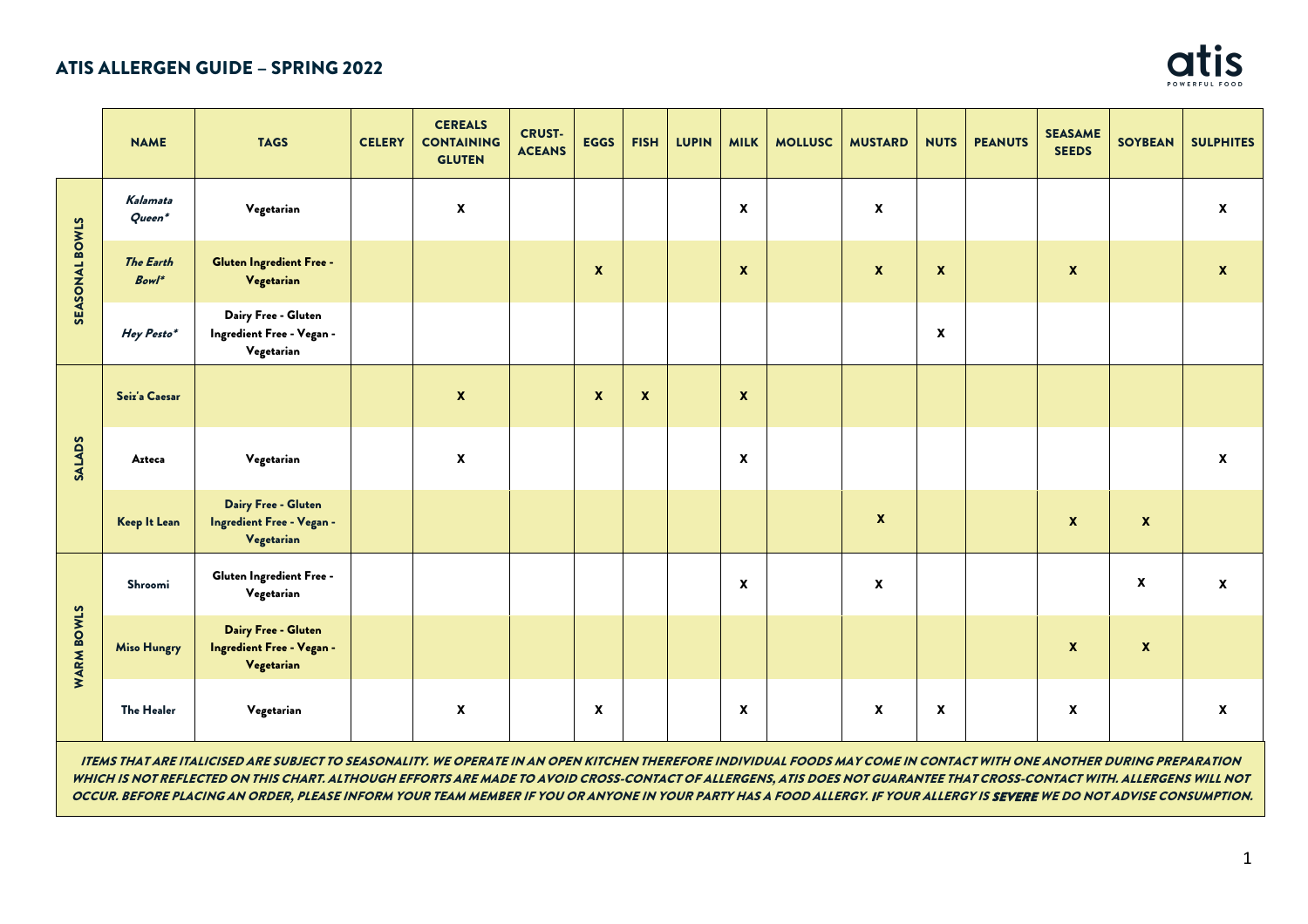

|                    | <b>NAME</b>                   | <b>TAGS</b>                                              | <b>CELERY</b> | <b>CEREALS</b><br><b>CONTAINING</b><br><b>GLUTEN</b> | <b>CRUST-</b><br><b>ACEANS</b> | <b>EGGS</b> | <b>FISH</b> | <b>LUPIN</b> | <b>MILK</b>  | <b>MOLLUSC</b> | <b>MUSTARD</b>   | <b>NUTS</b> | <b>PEANUTS</b> | <b>SEASAME</b><br><b>SEEDS</b> | <b>SOYBEAN</b> | <b>SULPHITES</b> |
|--------------------|-------------------------------|----------------------------------------------------------|---------------|------------------------------------------------------|--------------------------------|-------------|-------------|--------------|--------------|----------------|------------------|-------------|----------------|--------------------------------|----------------|------------------|
|                    | <b>Baby Spinach</b>           | Dairy Free - Gluten Ingredient Free - Vegan - Vegetarian |               |                                                      |                                |             |             |              |              |                |                  |             |                |                                |                |                  |
|                    | <b>Chopped Romaine</b>        | Dairy Free - Gluten Ingredient Free - Vegan - Vegetarian |               |                                                      |                                |             |             |              |              |                |                  |             |                |                                |                |                  |
|                    | <b>Shredded Kale</b>          | Dairy Free - Gluten Ingredient Free - Vegan - Vegetarian |               |                                                      |                                |             |             |              |              |                |                  |             |                |                                |                |                  |
| <b>BASES</b>       | <b>Short-Grain Brown Rice</b> | Dairy Free - Gluten Ingredient Free - Vegan - Vegetarian |               |                                                      |                                |             |             |              |              |                |                  |             |                |                                |                |                  |
|                    | Garden Herb Quinoa*           | Dairy Free - Gluten Ingredient Free - Vegan - Vegetarian |               |                                                      |                                |             |             |              |              |                |                  |             |                |                                |                |                  |
|                    | House Grains*                 | Dairy Free - Vegan - Vegetarian                          |               | $\boldsymbol{x}$                                     |                                |             |             |              |              |                | $\boldsymbol{x}$ |             |                |                                |                |                  |
|                    | <b>Black Eyed Beans</b>       | Dairy Free - Gluten Ingredient Free - Vegan - Vegetarian |               |                                                      |                                |             |             |              |              |                |                  |             |                |                                |                |                  |
|                    | <b>Charred Corn</b>           | Dairy Free - Gluten Ingredient Free - Vegan - Vegetarian |               |                                                      |                                |             |             |              |              |                |                  |             |                |                                |                |                  |
|                    | <b>Cherry Tomatoes</b>        | Dairy Free - Gluten Ingredient Free - Vegan - Vegetarian |               |                                                      |                                |             |             |              |              |                |                  |             |                |                                |                |                  |
|                    | Cucumber                      | Dairy Free - Gluten Ingredient Free - Vegan - Vegetarian |               |                                                      |                                |             |             |              |              |                |                  |             |                |                                |                |                  |
|                    | <b>Pickled Ginger</b>         | Dairy Free - Gluten Ingredient Free - Vegan - Vegetarian |               |                                                      |                                |             |             |              |              |                |                  |             |                |                                |                |                  |
|                    | <b>Pickled Red Onion</b>      | Dairy Free - Gluten Ingredient Free - Vegan - Vegetarian |               |                                                      |                                |             |             |              |              |                |                  |             |                |                                |                | $\mathbf{x}$     |
|                    | <b>Steamed Broccoli</b>       | Dairy Free - Gluten Ingredient Free - Vegan - Vegetarian |               |                                                      |                                |             |             |              |              |                |                  |             |                |                                |                |                  |
| <b>INGREDIENTS</b> | <b>Tahini Chickpeas</b>       | Gluten Ingredient Free - Vegetarian                      |               |                                                      |                                | X           |             |              | $\pmb{\chi}$ |                | $\boldsymbol{x}$ |             |                | $\pmb{\mathsf{x}}$             |                |                  |
|                    | Artichoke Hearts*             | Dairy Free - Gluten Ingredient Free - Vegan - Vegetarian |               |                                                      |                                |             |             |              |              |                |                  |             |                |                                |                |                  |
|                    | Crispy Za'atar Cauliflower*   | Dairy Free - Gluten Ingredient Free - Vegan - Vegetarian |               |                                                      |                                |             |             |              |              |                |                  |             |                |                                |                |                  |
|                    | Edamame + Pea Medley*         | Dairy Free - Gluten Ingredient Free - Vegan - Vegetarian |               |                                                      |                                |             |             |              |              |                |                  |             |                |                                | X              |                  |
|                    | Green Raw Slaw*               | Dairy Free - Gluten Ingredient Free - Vegan - Vegetarian |               |                                                      |                                |             |             |              |              |                |                  |             |                |                                |                |                  |
|                    | Kalamata Olives*              | Dairy Free - Gluten Ingredient Free - Vegan - Vegetarian |               |                                                      |                                |             |             |              |              |                |                  |             |                |                                |                |                  |
|                    | Red Raw Slaw*                 | Dairy Free - Gluten Ingredient Free - Vegan - Vegetarian |               |                                                      |                                |             |             |              |              |                |                  |             |                |                                |                |                  |
|                    | Zero-Waste Spring Greens*     | Dairy Free - Gluten Ingredient Free - Vegan - Vegetarian |               |                                                      |                                |             |             |              |              |                |                  |             |                |                                |                |                  |

ITEMS THAT ARE ITALICISED ARE SUBJECT TO SEASONALITY. WE OPERATE IN AN OPEN KITCHEN THEREFORE INDIVIDUAL FOODS MAY COME IN CONTACT WITH ONE ANOTHER DURING PREPARATION WHICH IS NOT REFLECTED ON THIS CHART. ALTHOUGH EFFORTS MADE TO AVOID CROSS-CONTACT OF ALLERGENS, ATIS DOES NOT GUARANTEE THAT CROSS-CONTACT WITH. ALLERGENS WILL NOT OCCUR. BEFORE PLACING YOUR ORDER, PLEASE INFORM YOUR TEAM MEMBER IF YOU OR ANYONE IN YOUR PARTY HAS A FOOD ALLER IF YOUR ALLERGY IS SEVERE WE DO NOT ADVISE CONSUMPTION.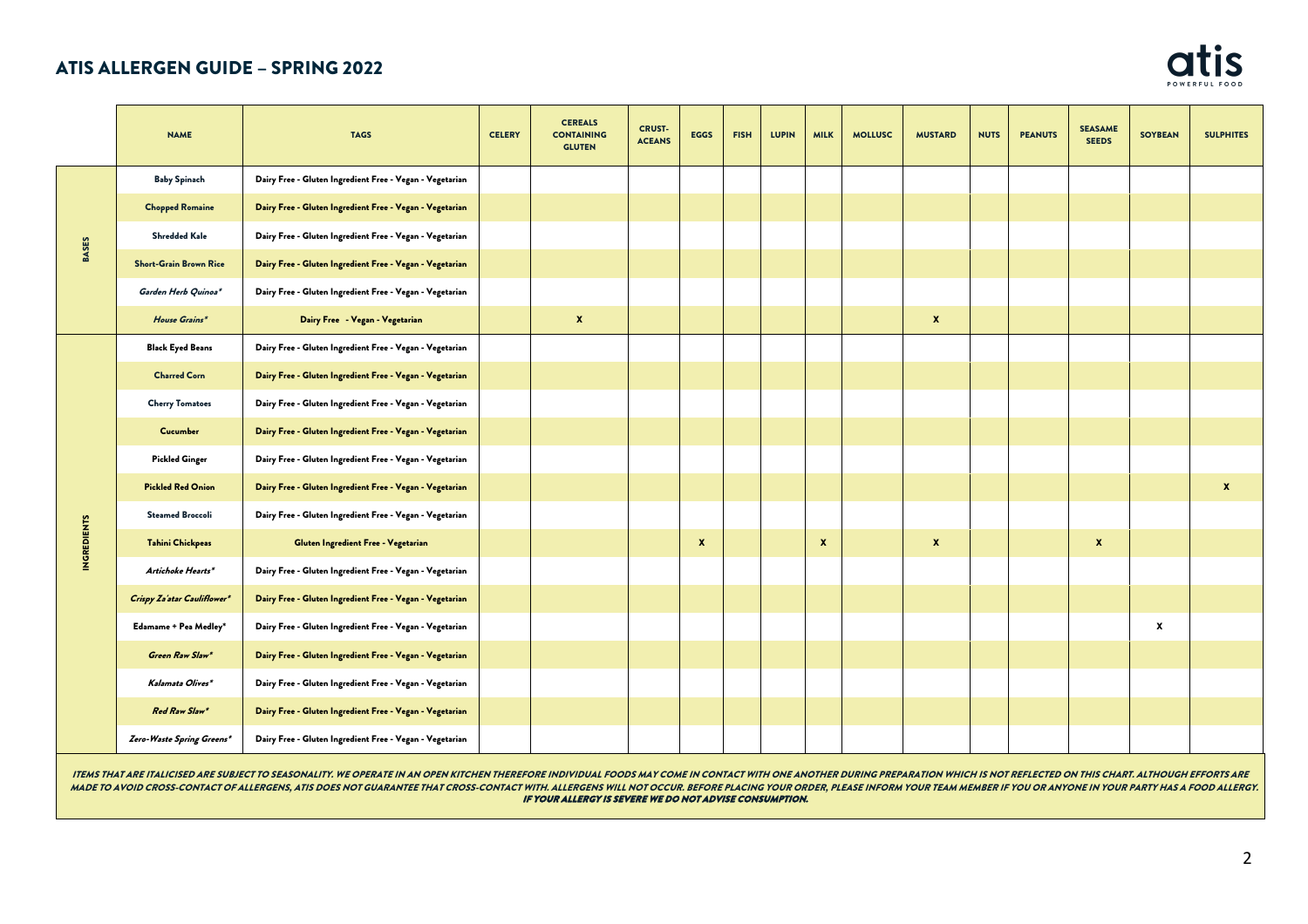

|                                                                                                                                                                                                                                                                                                                                                                                                                                                                                                                            | <b>NAME</b>                              | <b>TAGS</b>                                              | <b>CELERY</b> | <b>CEREALS</b><br><b>CONTAINING</b><br><b>GLUTEN</b> | <b>CRUST-</b><br><b>ACEANS</b> | <b>EGGS</b>  | <b>FISH</b> | <b>LUPIN</b> | <b>MILK</b>      | <b>MOLLUSC</b> | <b>MUSTARD</b>   | <b>NUTS</b> | <b>PEANUTS</b> | <b>SEASAME</b><br><b>SEEDS</b> | <b>SOYBEAN</b>   | <b>SULPHITES</b> |
|----------------------------------------------------------------------------------------------------------------------------------------------------------------------------------------------------------------------------------------------------------------------------------------------------------------------------------------------------------------------------------------------------------------------------------------------------------------------------------------------------------------------------|------------------------------------------|----------------------------------------------------------|---------------|------------------------------------------------------|--------------------------------|--------------|-------------|--------------|------------------|----------------|------------------|-------------|----------------|--------------------------------|------------------|------------------|
|                                                                                                                                                                                                                                                                                                                                                                                                                                                                                                                            | Feta / Parmesan                          | Gluten Ingredient Free - Vegetarian                      |               |                                                      |                                |              |             |              | $\boldsymbol{x}$ |                |                  |             |                |                                |                  |                  |
| EMIUM<br>႙                                                                                                                                                                                                                                                                                                                                                                                                                                                                                                                 | Avocado                                  | Dairy Free - Gluten Ingredient Free - Vegan - Vegetarian |               |                                                      |                                |              |             |              |                  |                |                  |             |                |                                |                  |                  |
|                                                                                                                                                                                                                                                                                                                                                                                                                                                                                                                            | <b>House Hummus</b>                      | Dairy Free - Gluten Ingredient Free - Vegan - Vegetarian |               |                                                      |                                |              |             |              |                  |                |                  |             |                | x                              |                  |                  |
|                                                                                                                                                                                                                                                                                                                                                                                                                                                                                                                            | <b>Soft Boiled Egg</b>                   | Dairy Free - Gluten Ingredient Free - Vegetarian         |               |                                                      |                                | $\mathbf{x}$ |             |              |                  |                |                  |             |                |                                |                  |                  |
|                                                                                                                                                                                                                                                                                                                                                                                                                                                                                                                            | <b>Blackened Chicken Thigh</b>           | Dairy Free - Gluten Ingredient Free                      |               |                                                      |                                |              |             |              |                  |                |                  |             |                |                                |                  | x                |
|                                                                                                                                                                                                                                                                                                                                                                                                                                                                                                                            | <b>Gochujang Organic Tempeh</b>          | Dairy Free - Gluten Ingredient Free - Vegan - Vegetarian |               |                                                      |                                |              |             |              |                  |                |                  |             |                | $\mathbf{x}$                   | $\mathbf{x}$     |                  |
| REMIUMS                                                                                                                                                                                                                                                                                                                                                                                                                                                                                                                    | Golden Chicken Thigh*                    | Dairy Free - Gluten Ingredient Free                      |               |                                                      |                                |              |             |              |                  |                |                  |             |                |                                | X                |                  |
| Îй                                                                                                                                                                                                                                                                                                                                                                                                                                                                                                                         | <b>Grilled Mushrooms*</b>                | Dairy Free - Gluten Ingredient Free - Vegan - Vegetarian |               |                                                      |                                |              |             |              |                  |                | $\boldsymbol{x}$ |             |                |                                | $\mathbf{x}$     | $\mathbf{x}$     |
|                                                                                                                                                                                                                                                                                                                                                                                                                                                                                                                            | Miso Red Cabbage*                        | Dairy Free - Gluten Ingredient Free - Vegan - Vegetarian |               |                                                      |                                |              |             |              |                  |                |                  |             |                | X                              | $\boldsymbol{x}$ |                  |
|                                                                                                                                                                                                                                                                                                                                                                                                                                                                                                                            | <b>Roasted Squash + Sweet</b><br>Potato* | Dairy Free - Gluten Ingredient Free - Vegan - Vegetarian |               |                                                      |                                |              |             |              |                  |                |                  |             |                |                                |                  | $\boldsymbol{x}$ |
| ITEMS THAT ARE ITALICISED ARE SUBJECT TO SEASONALITY. WE OPERATE IN AN OPEN KITCHEN THEREFORE INDIVIDUAL FOODS MAY COME IN CONTACT WITH ONE ANOTHER DURING PREPARATION WHICH IS NOT REFLECTED ON THIS CHART. ALTHOUGH EFFORTS<br>MADE TO AVOID CROSS-CONTACT OF ALLERGENS, ATIS DOES NOT GUARANTEE THAT CROSS-CONTACT WITH. ALLERGENS WILL NOT OCCUR. BEFORE PLACING YOUR ORDER, PLEASE INFORM YOUR TEAM MEMBER IF YOU OR ANYONE IN YOUR PARTY HAS A FOOD ALLER<br>IF YOUR ALLERGY IS SEVERE WE DO NOT ADVISE CONSUMPTION. |                                          |                                                          |               |                                                      |                                |              |             |              |                  |                |                  |             |                |                                |                  |                  |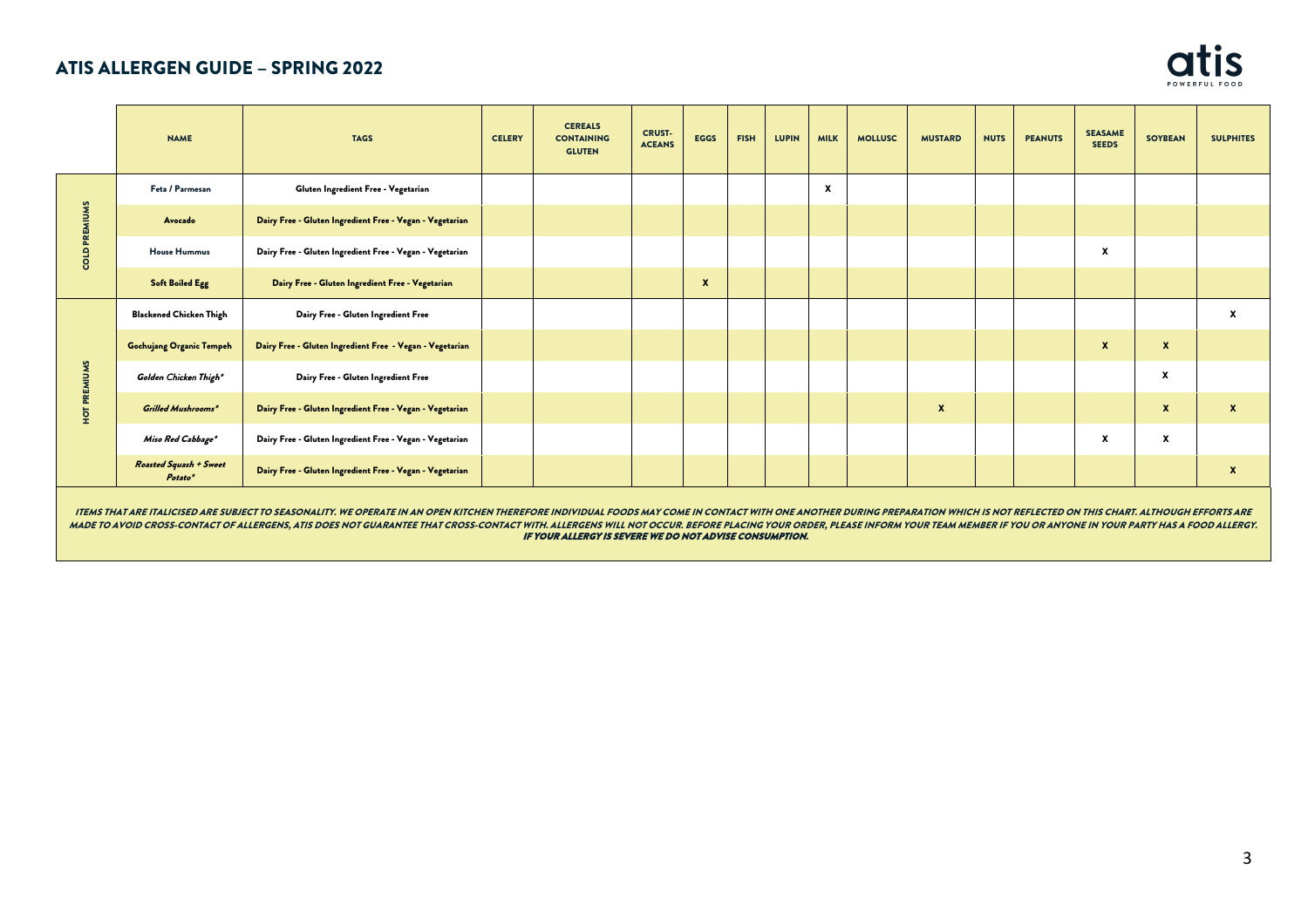

|                  | <b>NAME</b>                     | <b>TAGS</b>                                              | <b>CELERY</b> | <b>CEREALS</b><br><b>CONTAINING</b><br><b>GLUTEN</b> | <b>CRUST-</b><br><b>ACEANS</b> | <b>EGGS</b>  | <b>FISH</b>      | <b>LUPIN</b> | <b>MILK</b>      | <b>MOLLUSC</b> | <b>MUSTARD</b> | <b>NUTS</b>               | <b>PEANUTS</b> | <b>SEASAME</b><br><b>SEEDS</b> | <b>SOYBEAN</b> | <b>SULPHITES</b>   |
|------------------|---------------------------------|----------------------------------------------------------|---------------|------------------------------------------------------|--------------------------------|--------------|------------------|--------------|------------------|----------------|----------------|---------------------------|----------------|--------------------------------|----------------|--------------------|
|                  | <b>Apple Cider Vinaigrette</b>  | Dairy Free - Gluten Ingredient Free - Vegan - Vegetarian |               |                                                      |                                |              |                  |              |                  |                | $\mathbf{x}$   |                           |                |                                |                |                    |
|                  | <b>Balsamic Vinaigrette</b>     | Dairy Free - Gluten Ingredient Free - Vegan - Vegetarian |               |                                                      |                                |              |                  |              |                  |                |                |                           |                |                                |                | $\boldsymbol{x}$   |
|                  | <b>Balsamic Vinegar</b>         | Dairy Free - Gluten Ingredient Free - Vegan - Vegetarian |               |                                                      |                                |              |                  |              |                  |                |                |                           |                |                                |                | x                  |
|                  | <b>Classic Caesar</b>           | <b>Gluten Ingredient Free</b>                            |               |                                                      |                                | $\mathbf{x}$ | $\boldsymbol{x}$ |              | $\boldsymbol{x}$ |                |                |                           |                |                                |                |                    |
|                  | Lime Coriander                  | Dairy Free - Gluten Ingredient Free - Vegan - Vegetarian |               |                                                      |                                |              |                  |              |                  |                |                |                           |                |                                |                | $\pmb{\mathsf{x}}$ |
| <b>DRESSINGS</b> | <b>Lime Squeeze</b>             | Dairy Free - Gluten Ingredient Free - Vegan - Vegetarian |               |                                                      |                                |              |                  |              |                  |                |                |                           |                |                                |                |                    |
|                  | Miso Lime Ginger                | Dairy Free - Gluten Ingredient Free - Vegan - Vegetarian |               |                                                      |                                |              |                  |              |                  |                |                |                           |                | $\pmb{\chi}$                   | x              |                    |
|                  | Olive Oil                       | Dairy Free - Gluten Ingredient Free - Vegan - Vegetarian |               |                                                      |                                |              |                  |              |                  |                |                |                           |                |                                |                |                    |
|                  | <b>Roasted Cashew</b>           | Dairy Free - Gluten Ingredient Free - Vegan - Vegetarian |               |                                                      |                                |              |                  |              |                  |                |                | $\boldsymbol{\mathsf{x}}$ |                | x                              | x              |                    |
|                  | <b>Tahini Yoghurt</b>           | Gluten Ingredient Free - Vegetarian                      |               |                                                      |                                | $\mathbf{x}$ |                  |              | $\boldsymbol{x}$ |                | $\mathbf{x}$   |                           |                | $\boldsymbol{x}$               |                |                    |
|                  | Lemon Oregano*                  | Dairy Free - Gluten Ingredient Free - Vegan - Vegetarian |               |                                                      |                                |              |                  |              |                  |                | $\pmb{\chi}$   |                           |                |                                |                | x                  |
|                  | Pumpkin Pesto*                  | Dairy Free - Gluten Ingredient Free - Vegan - Vegetarian |               |                                                      |                                |              |                  |              |                  |                |                | $\mathbf{x}$              |                |                                |                |                    |
|                  | <b>Crispy Shallots</b>          | Dairy Free - Gluten Ingredient Free - Vegan - Vegetarian |               |                                                      |                                |              |                  |              |                  |                |                |                           |                |                                |                |                    |
|                  | Dukkah                          | Dairy Free - Gluten Ingredient Free - Vegan - Vegetarian |               |                                                      |                                |              |                  |              |                  |                |                | $\mathbf{x}$              |                | $\boldsymbol{x}$               |                |                    |
|                  | <b>Red Chilli Flakes</b>        | Dairy Free - Gluten Ingredient Free - Vegan - Vegetarian |               |                                                      |                                |              |                  |              |                  |                |                |                           |                |                                |                |                    |
| <b>CRUNCHES</b>  | <b>Toasted Sourdough Crumbs</b> | Dairy Free - Vegan - Vegetarian                          |               | $\pmb{\mathsf{x}}$                                   |                                |              |                  |              |                  |                |                |                           |                |                                |                |                    |
|                  | Tamari Seeds                    | Dairy Free - Gluten Ingredient Free - Vegan - Vegetarian |               |                                                      |                                |              |                  |              |                  |                |                |                           |                | X                              | $\pmb{\chi}$   |                    |
|                  | <b>Tortilla Shards</b>          | Dairy Free - Vegan - Vegetarian                          |               | $\mathbf{x}$                                         |                                |              |                  |              |                  |                |                |                           |                |                                |                |                    |
|                  | Smoked Almonds*                 | Dairy Free - Gluten Ingredient Free - Vegan - Vegetarian |               |                                                      |                                |              |                  |              |                  |                |                | $\mathbf{x}$              |                |                                |                |                    |

ITEMS THAT ARE ITALICISED ARE SUBJECT TO SEASONALITY. WE OPERATE IN AN OPEN KITCHEN THEREFORE INDIVIDUAL FOODS MAY COME IN CONTACT WITH ONE ANOTHER DURING PREPARATION WHICH IS NOT REFLECTED ON THIS CHART. ALTHOUGH EFFORTS MADE TO AVOID CROSS-CONTACT OF ALLERGENS, ATIS DOES NOT GUARANTEE THAT CROSS-CONTACT WITH. ALLERGENS WILL NOT OCCUR. BEFORE PLACING YOUR ORDER, PLEASE INFORM YOUR TEAM MEMBER IF YOU OR ANYONE IN YOUR PARTY HAS A FOOD ALLER IF YOUR ALLERGY IS SEVERE WE DO NOT ADVISE CONSUMPTION.